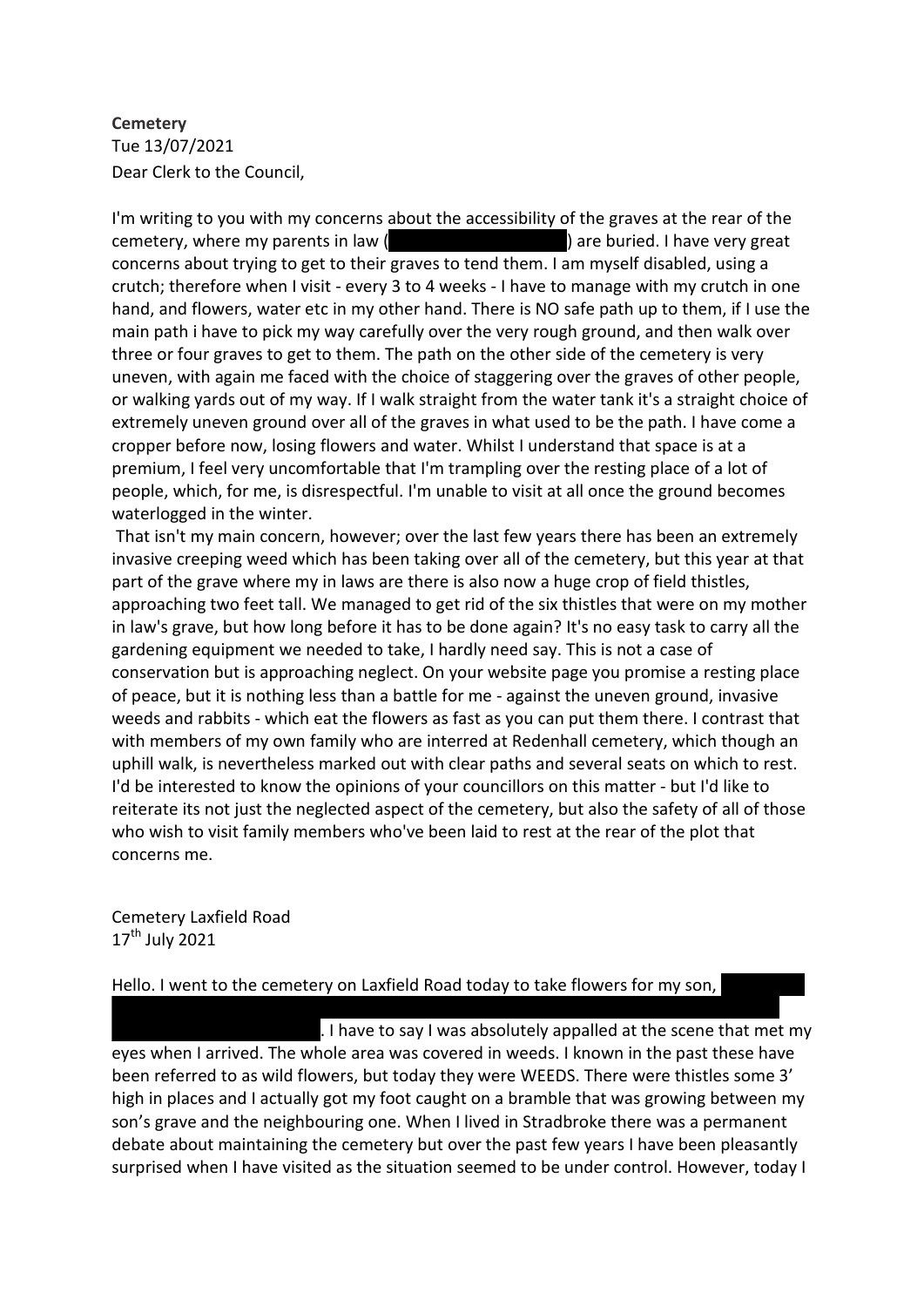actually felt guilty about leaving his remains there, albeit they have been there for , because of the state of the place. I find this a totally unacceptable way to leave a churchyard. It should be a place where people can go to remember their loved ones, and not leave feeling guilty about the area. I am extremely disappointed that the cemetery has been left in what can only be described as a neglected condition and I shall be making enquiries about moving the grave to a better attended place of remembrance. I look forward to hearing your reply, and please don't tell me that it's a haven for nature! If one area was left to go wild that's one thing but to allow the whole cemetery to be left is disrespectful to those living and to those who have passed on.

## Stradbroke Cemetery

20th July 2021

### Hi Odile

My dad started to do some of the cutting work at the cemetery, when I came to see how he was getting on, he mentioned that some people had commented that it was a shame to cut down all the wild flowers and how pretty it looked, one man in particular had some strong views on it and said he was going to complain to the Parish Council. After looking myself, I think they were quite right to say so and that it did look beautiful and it was full of butterflies and bees. Therefore we have done some cutting and strimming around some of the newer graves, but I think you should possibly have a look yourself and decide whether we should cut it all. This year, because of the wet and warm weather, it is looking particularly nice later on in the year and would be a real pity to cut it down, particularly from a wildlife point of view.

I look forward to hearing from you. Kind regards Matthew Hammond

**Sent:** 14 July 2021 11:29 **To:** Stradbroke Parish Council **Subject:** Hedges and ditches

Once again local farmers are cutting hedges down and back severely, also dredging of a stream has been undertaken, both of which are irregardless of wildlife. It was started a few days ago, and is still going on today.

Surely as the parish council is setting up and encouraging an appreciation and our care of wildlife, something must be done to stop this.

Depending on your response, I shall be writing to Chris Packham, advising that here in Stradbroke our farmers have absolutely no interest in conservation or preservation of this habitat.